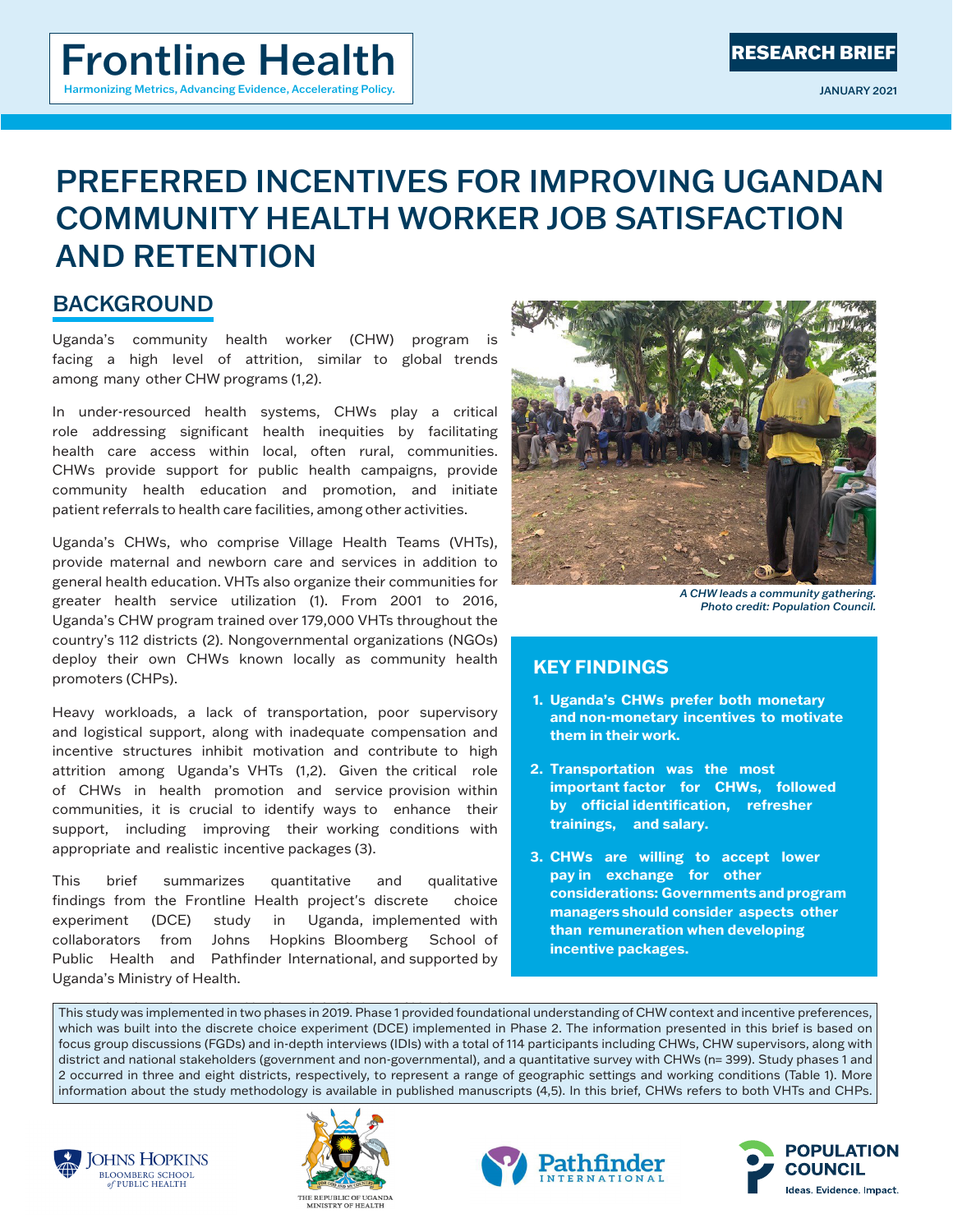# RESULTS

## **CHWs received varied health training and provided a range of health services**

Qualitatively, CHWs described receiving training, including refresher trainings, on a range of topics, including family planning, antenatal care, and HIV care and prevention.

# "We go for home visits, we talk to them about antenatal [care], we also visit young babies age 0-5 years and we take them for immunization."*—CHW, Wakiso*

In Phase 2 the mean age of CHWs interviewed was 44.5 years of age (±10.5 years). Fifty-nine percent of CHWs were female, and about 70% had at least a secondary education or higher. About 86% of CHWs reported walking to work, with the remaining 14% using some combination of bicycles, motorcycles, vehicles, and public transportation. About 95% reported financial compensation for their work, with an average of USH 118,243 (\$30) provided per health event in which they participate (data not shown).

### **Monetary compensation alone does not improve CHW motivation**

The results of this DCE (see Box 1) indicate that although CHWs would prefer jobs with higher salaries, they also desire jobs with reliable transportation, consistent training opportunities, official identification, reliable provision of job tools, less intense workloads, and recognition for their work. These survey results reveal that CHWs are willing to accept lower pay in exchange for consistent training and official identification.

**Transportation:** Reliable, affordable means of transportation are critical for CHWs to work efficiently, ease their commutes, and provide better access to the communities they serve. Currently, CHWs receive occasional transportation refunds for their travel needs, but amounts provided are, at times, negligible. CHWs often have to personally provide for their transportation to job sites, which can unduly burden them financially. In the DCE, bicycles were CHWs' preferred transportation option, followed by motorcycles.

## "It will be better if we are given bicycles because there is a lot of work we do in the villages. […] It becomes hard to walk on foot and be effective."*—CHW, Mayuge*

Some CHWs lack adequate transportation or means to attend job and skill trainings, when given the opportunity.

**Refresher Trainings:** CHWs prefer quarterly refresher trainings, both for the learning opportunities as well as the additional compensation that can accrue.

### **TABLE 1. METHODOLOGY FOR PHASE 1 AND 2**

|              | Phase 1                                                                                                                                            | Phase 2                                                                                                                                                                                                                                                                                                                                                                                                                             |
|--------------|----------------------------------------------------------------------------------------------------------------------------------------------------|-------------------------------------------------------------------------------------------------------------------------------------------------------------------------------------------------------------------------------------------------------------------------------------------------------------------------------------------------------------------------------------------------------------------------------------|
| <b>Where</b> | Lira, Mayuge, and<br><b>Wakiso Districts</b>                                                                                                       | Lira, Mayuge, Wakiso, Ntungamo,<br>Kabale, Arua, Kabarole, Nakapirpirti<br><b>Districts</b><br>KABARCH                                                                                                                                                                                                                                                                                                                              |
| Who          | CHWs, CHW<br>supervisors,<br>national-level<br>stakeholders                                                                                        | CHWs (n=399)                                                                                                                                                                                                                                                                                                                                                                                                                        |
| What         | Focus group<br>discussions (FGDs)<br>and in-depth<br>interviews (IDIs)                                                                             | DCE (discrete choice experiment)                                                                                                                                                                                                                                                                                                                                                                                                    |
| <b>Why</b>   | To better<br>understand job<br>attributes (see<br>Table 2) that were<br>meaningful to<br>CHWs, and practical<br>from a policy-maker<br>perspective | experimentally test the job<br>To<br>identified in<br>attributes<br>Phase 1<br>using a DCE*, and identify which<br>attributes CHWs prefer. This is<br>done by presenting CHWs with two<br>hypothetical job scenarios<br>with<br>differing combinations of attributes<br>and levels from Table 2.                                                                                                                                    |
|              |                                                                                                                                                    | * A DCE is a quantitative technique which involves asking individuals to state their<br>preferences in hypothetical scenarios. This can help researchers determine the<br>preferred choices of respondents and their willingness for concessions. DCEs are<br>based on Random Utility Theory, which estimates the benefit (i.e. utility) that an<br>individual derives from Attribute A compared to Attribute B when given repeated |

Without adequate compensation, CHWs may be unable to ematically to better understand preferred attributes.

choices (5). The influence of each attribute on the choice can be estimated math-

participate in trainings.

# "We need a refresher training on how to treat diarrhea, pneumonia, and anemia and how to take care of pregnant mothers when they deliver, how to sensitize them, they should keep training us." *—CHW, Lira*

Currently, CHWs are not trained consistently. Trainings can support career advancement and provide CHWs' work with meaning and value.

**Official Identification**: CHWs preferred having methods of identification compared to none at all, with a strong preference for identification cards. Identification is important for CHWs as it helps them in building stronger connections with their communities and health facilities. Identification can also help them assert their credibility:

"One of the problems I face while I am walking in the villages is I have no identification to show them that [I] am a [CHW], and we all look alike, [it] becomes a challenge because even when you tell them something, they look at you the way they want."*—CHW, Mayuge*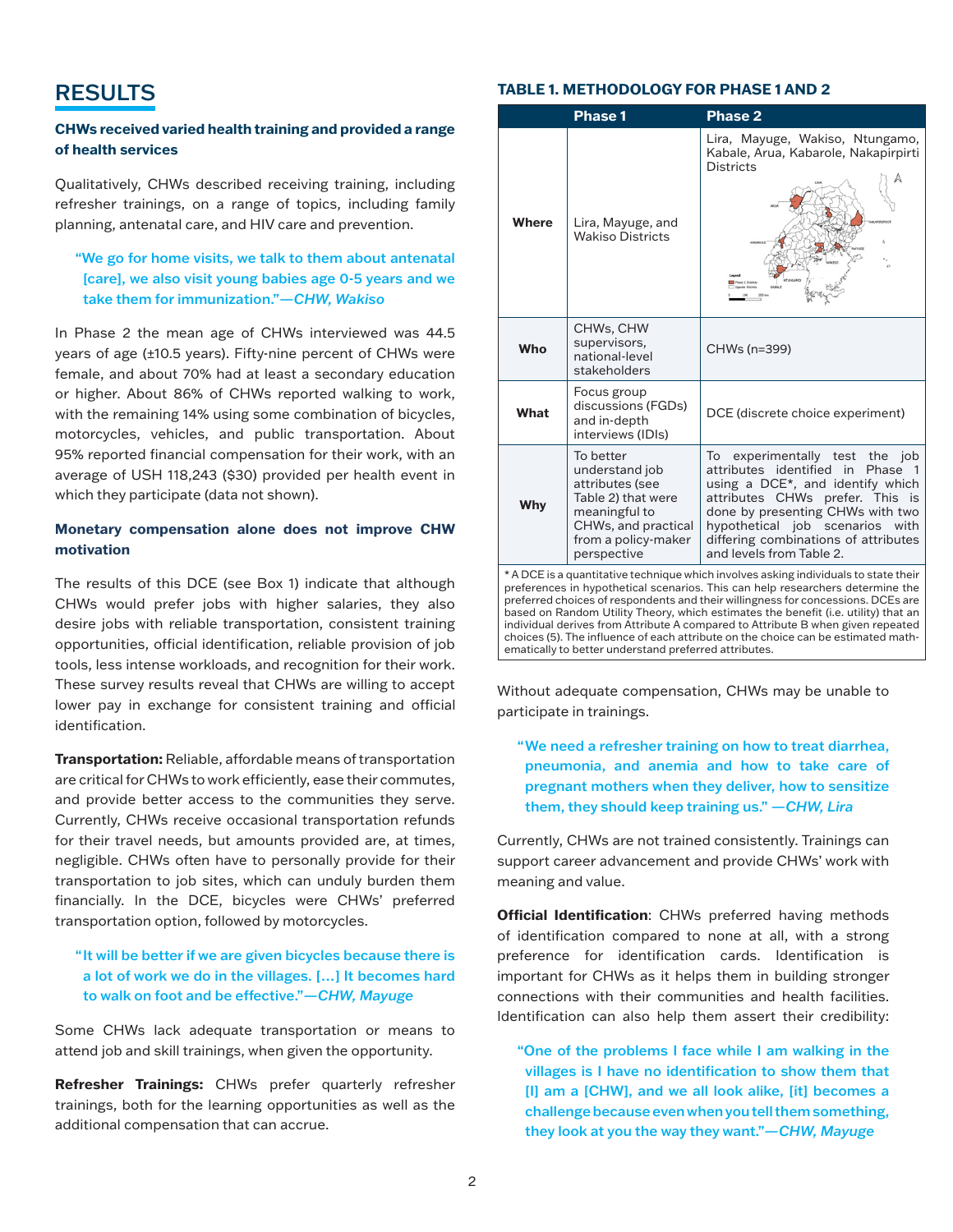**Availability of Tools**: CHWs would prefer mobile phones over paper-based job aids because mobile phones can support a wide range of activities, acting both as digital job aids and devices for collecting and storing data, in addition to improving CHWs' communication with their affiliated communities and work supervisors.

"Mine was mentioning smartphone because […] [it] can make our work easy and collect data easily. You know the world is advancing now, you cannot do anything with paper, you can send everything through a phone." *—CHW, Lira*

**Workload**: CHWs manage both high workloads and inadequate compensation for their work. CHWs would prefer lighter workloads, such as four hours a day, two days a week. Heavy workloads can depress CHW motivation and result in lower job satisfaction, which is then exacerbated by their lack of monetary compensation and other incentives.

# "Our workload is not equivalent to the compensation, and yet we still do this work because we are volunteers." *—CHW, Wakiso*

**Recognition**: CHWs preferred opportunities for career progression and priority healthcare for them and their immediate family as means of recognition for their work. Recognition is critical for CHWs as it indicates external value and appreciation for their work. In addition to career progression and healthcare, CHWs also deeply appreciate and value their relationships with the community and healthcare facilities. The community themselves often refer to CHWs as 'musawo' – or doctor – which highlights the ownership and respect the community feels for them.

### **BOX 1. PHASE 2 DCE RESULTS**

CHWs preferred higher monthly salaries, though salary was not the most important attribute. They preferred reliable transportation, such as a bicycle (CI:1.06- 2.67), motorcycle (CI:1.27-2.34), or transport allowance (CI:0.65-2.10). CHWs preferred formal identification including identity badges (CI:0.72-2.49), branded uniforms (CI:0.45- 1.63), and protective branded gear (CI:0.32-1.21) compared to no identification. They also preferred more regular refresher trainings, the use of mobile phones as job aids, and lesser workloads. The relative importance estimates suggest that transport was the most important attribute, followed by identification, refresher trainings, salary, workload, recognition, and availability of tools. CHWs were willing to accept a decrease in salary of USH 31,240 (\$8.50) for identity badges, and a decrease of USH 85,300 (\$23) for branded uniforms to no identification.

#### **TABLE 2. ATTRIBUTES IDENTIFIED DURING PHASE 2**

| <b>Attribute</b>             | <b>Levels</b>                                                                                  |
|------------------------------|------------------------------------------------------------------------------------------------|
| <b>Stipend</b>               | 50,000 USH (\$13)/month<br>100,000 USH (\$27)/month<br>150,000 USH (\$41)/month                |
| <b>Refresher Trainings</b>   | Quarterly<br><b>Bi-Annual</b><br>Annual<br>Every two years                                     |
| <b>Identification</b>        | Identity badges<br>Branded uniforms (e.g. t-shirts)<br>Branded protective gear (e.g. umbrella) |
| <b>Availability of tools</b> | Paper job-aids/manuals only<br>Work mobile phones with payment plans                           |
| <b>Transportation</b>        | <b>Bicycle</b><br>Transportation allowance<br>Motorcycle                                       |
| Recognition                  | Membership in VHT club/association<br>Low-interest credit for starting business                |
| <b>Workload</b>              | 4 hours a day/ 2 days a week<br>8 hours a day / 2 days a week<br>4 hours a day / 4 days a week |

# CONCLUSION AND RECOMMENDATIONS

### **CHWs require both monetary and non-monetary support for optimal performance**

Investing in CHWs is critical, along with understanding their needs in addition to the specific contexts and factors of their work. Improving CHWs' working conditions can properly motivate them and improve their performance. This study identifies practical potential incentive preferences determined by CHWs themselves that can provide not merely necessary remuneration, but non-monetary support and public recognition than can enhance their work and the results they can achieve for public health and wellness.

CHWs in Uganda are willing to accept lower pay in exchange for reliable transportation to their job sites, consistent training opportunities, official identification, reliable provision of job tools, less intense workloads, and tangible recognition for their work.

Evidence from this study is relevant for key community health stakeholders in Uganda working to strengthen its CHW programs and policies. Key stakeholders in Uganda may consider the importance of supporting CHWs with a reasonable salary or other form of monetary compensation, in addition to exploring expanded non-monetary incentives.

We recommend a carefully considered combination of monetary and non-monetary incentives provided by CHW programs for improving CHW motivation, satisfaction, retention, and ultimately, performance.